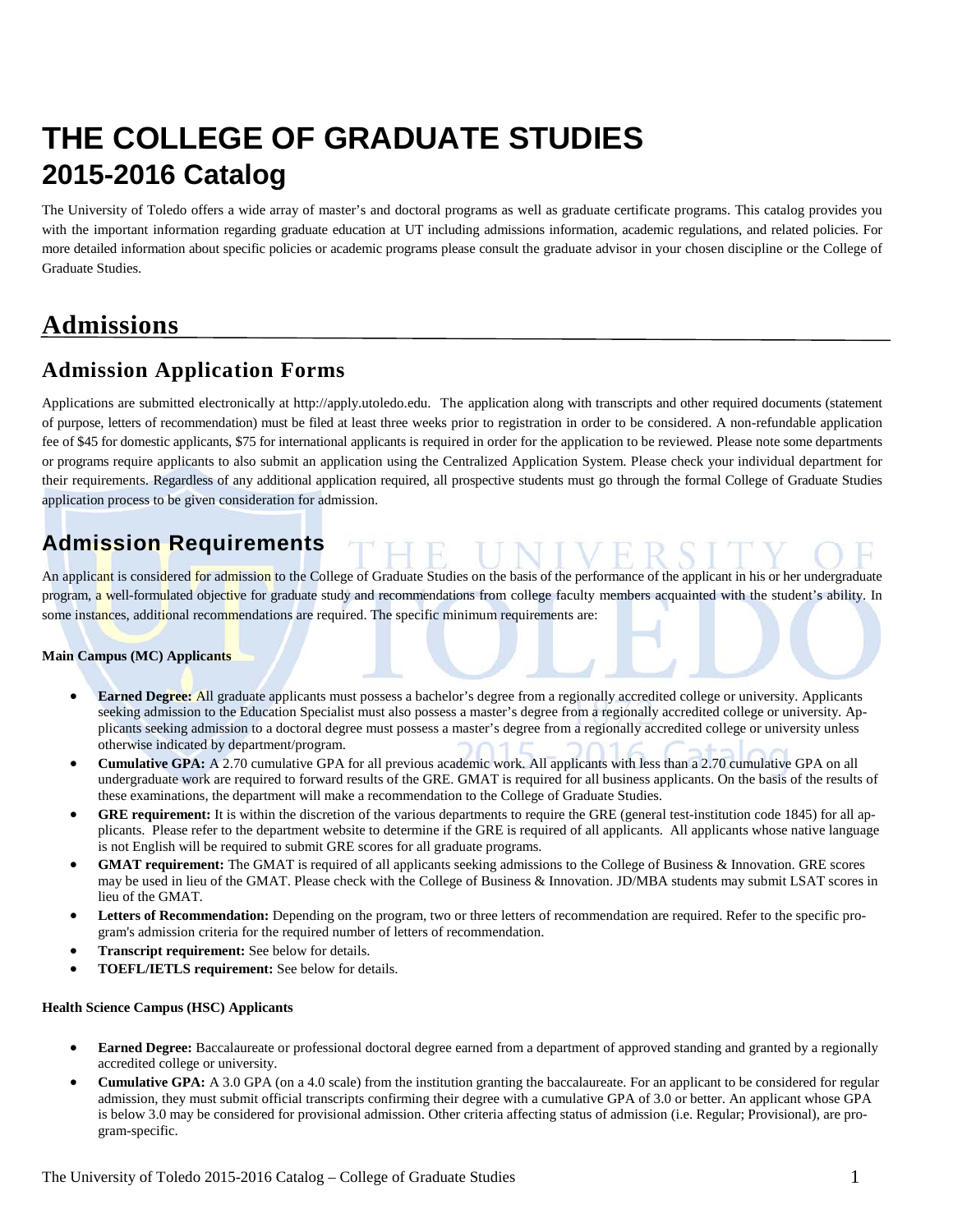- **GRE/MCAT requirement:** It is within the discretion of the various programs to require the GRE or other qualifying examinations for all applicants. The GRE is required of applicants for the following graduate programs on the HSC: MS or PhD in Biomedical Science Programs, Occupational Therapy (OTD), Clinical Nurse Leader - Graduate Entry MSN program. For applicants with a baccalaureate from an accredited U.S. institution, although recommended, GRE scores are not required for the remaining master's degree and certificate programs on the HSC. All applicants whose native language is not English will be required to submit GRE scores for all graduate programs. For MD/PhD and MD/MS dual degree applicants, GRE scores are strongly recommended but MCAT scores may be accepted in lieu of GRE scores.
- **Letters of Recommendation:** Depending on the program, two or three Letters of Recommendation are required. Refer to the program's admission criteria for the required number of letters of recommendation.
- **Transcript requirement:** See below for details.
- **TOEFL:** See below for details.

#### **Applicants, All Programs**

#### **Transcript requirement:**

The College of Graduate Studies requires official transcripts from all universities/colleges you are currently attending or have attended.

#### **Domestic Students:**

- Official transcripts are those sent directly from the institution to the College of Graduate Studies.
- Transcripts not received directly from the institution will be considered unofficial.
- Only official transcripts will be acceptable for final admission to the program.
- You may use the attached form to request transcripts from your other institutions [http://www.utoledo.edu/graduate/files/Transcript\\_request.pdf](http://www.utoledo.edu/graduate/files/Transcript_request.pdf)

#### **International Students:**

- Official transcripts/marksheets are those sent directly from the institution to the College of Graduate Studies.
- Transcripts/marksheets not received directly from the institution will be considered unofficial.
- Only official transcripts/marksheets will be acceptable for final admission to the program.
- You must also provide official certified, or attested copies of all graduation certificates, diplomas or degree certificates needed to fulfill your admission.

VERSITY

- If you earned a degree from a U.S. degree granting institution, simply order a transcript to be sent to us directly from the school's Registrars' Office. We do not make photocopies of official documents.
- Documents given to the Graduate Admissions Office become the property of the College of Graduate Studies and will not be returned or forwarded.
- **IMPORTANT NOTICE ABOUT TRANSLATIONS** You must submit clear and legible photocopies of precise word-for-word English translations of all foreign language documents. English translations must be provided by the issuing institution or you may contact a translation service. Please refer t[o http://naces.org/members.htm](http://naces.org/members.htm) for a list of acceptable evaluators. All arrangements must be made by you directly with the translation service.

The College of Graduate Studies must receive all official final transcript(s) including the transcript showing proof of a bachelor's degree at the time of application or within the first semester of enrollment; without such proof future registration will be prevented. International students must provide the official final transcript and the official diploma showing the degree earned.

#### **TOEFL requirement:**

- In addition to the requirements for regular admission, all applicants whose native language is not English must submit TOEFL scores unless the applicant has graduated from a U.S., regionally accredited college or university or completed at least one full time academic year of study earning a 3.0 or greater GPA
- Applicants must achieve satisfactory scores on the TOEFL. Effective Spring 2014 IELTS scores are no longer accepted.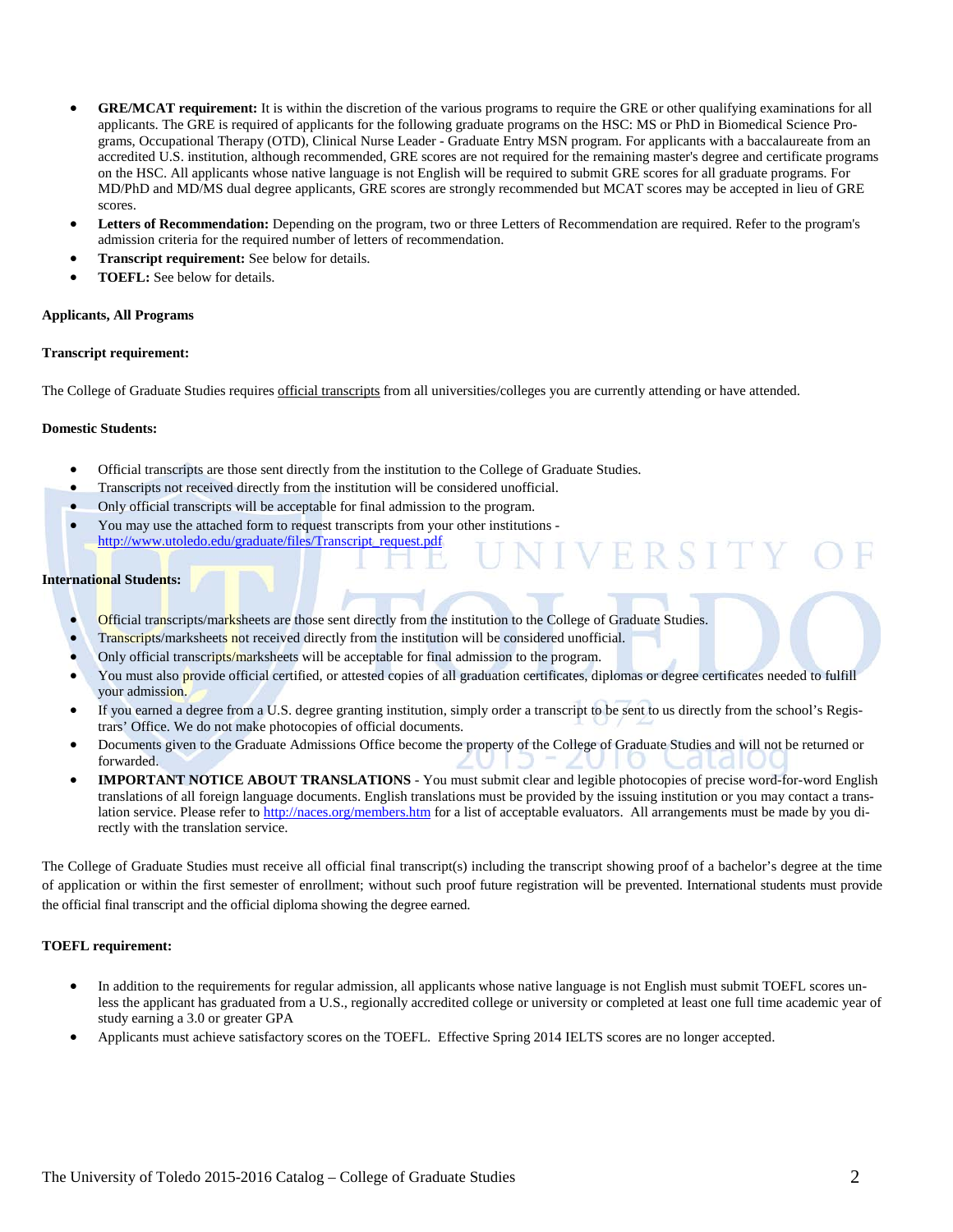|                     | <b>Minimum Score MC</b> | <b>Minimum Score HSC</b> |
|---------------------|-------------------------|--------------------------|
| <b>TOEFL PBT</b>    | 550                     | 550                      |
| <b>TOEFL CBT</b>    | 213                     | 213                      |
| <b>TOEFL IBT</b>    | 80                      | 80                       |
| <b>GRE Minimum</b>  | varies by department    | varies by department     |
| <b>GMAT Minimum</b> | 450                     | n/a                      |

*Please note - Test scores for TOEFL cannot be older than 2 years from the first day of the term that the student begins their program. Test scores for GRE/GMAT cannot be older than 5 years from the first day of the term that the student begins their program. In the event test scores are considered*  invalid and cancelled by ETS, The University of Toledo reserves the right to require submission of new test scores. Please contact the College of *Graduate Studies if you have questions regarding this.*

#### **International Applicants, Financial Responsibility**

• All international students must also demonstrate that they have adequate financial resources for their graduate education before they can be admitted.

The College of Graduate Studies must receive the official transcript showing proof of a bachelor's degree at the time of application or within the first semester of enrollment; without such proof future registration will be prevented.

Students not meeting requirements for admission to the College of Graduate Studies may apply to the appropriate baccalaureate college for admission as an undergraduate with degree (UWD) to make up deficiencies and to establish a basis for reconsideration of admission to the College of Graduate Studies. UWDs are not permitted to register for graduate credit courses.

Admission to a master's program does not automatically admit a student to the doctoral program. ERSIT.

#### **Financial Assistance**

Assistantships are available for students studying for advanced degrees. Students holding assistantships receive a stipend for service as assistants and a tuition fee award. Contact department chairs or designated directors of graduate programs for application procedures.

A limited number of University Fellowships are available in doctoral areas for outstanding students. Letters of recommendation including from the student's University of Toledo advisor are required in addition to the application. Fellowship recipients receive a stipend during the academic year and a scholarship for tuition and fees.

Scholarships from foundations and societies are available to students who have maintained a high undergraduate and graduate scholastic record. Such scholarships usually permit full- or part-time study. Prospective students are advised to inquire directly with departments, colleges or agencies that provide scholarships or other financial support.

#### **Classification of Students**

Students may be admitted in five categories to take graduate studies.

- 1. **Regular –** An applicant is admitted as a regular graduate student if, after considering all of the required documents, the applicant is considered to meet all admission requirements.
- 2. **Provisional –** An applicant is admitted as a provisional student if, at the time of application, all of the requirements for admission have not been completed. All admission requirements must be completed during the first semester of attendance.
- 3. **Graduate Non-Degree –** Applicants interested in taking graduate courses for personal enrichment, professional development, certification, or who wish to explore graduate study prior to deciding on a degree program, may enroll under special student status. This status is not an admission to a College of Graduate Studies degree program. However, if subsequently accepted to a degree program, a student may, upon approval of the College of Graduate Studies, have a maximum of nine semester hours counted toward a degree. Since this status is not available in all academic areas, applicants should inquire with the College of Graduate Studies, the appropriate department or college before submitting an application. Students registering as graduate non degree are not eligible for federal financial aid. Graduate non degree status does not guarantee admission to a degree seeking program.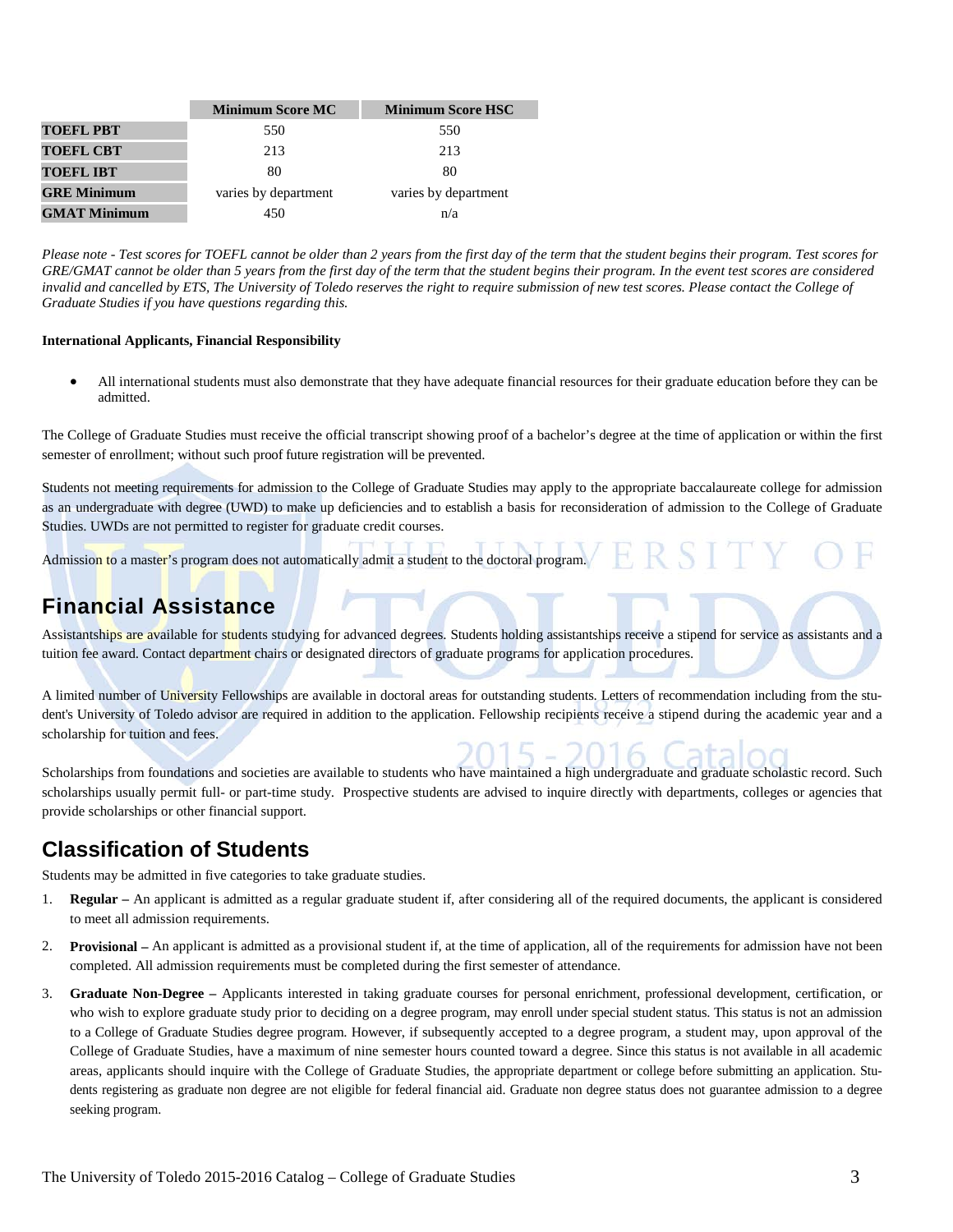5. **Guest admission –** A student enrolled in a graduate program at an accredited institution other than The University of Toledo may be admitted as a graduate guest student. A transcript of work completed at The University of Toledo will be sent to the student's home institution for the semester enrolled. This status is granted on a semester basis and is contingent upon approval of the institution in which the student is pursuing a degree.

#### **Concurrent Enrollment Program**

The University of Toledo and Bowling Green State University jointly sponsor this program, which allows graduate students at one institution to enroll and receive credit for classes offered at the other institution. The concurrent program provides graduate students the unique opportunity to enhance their academic experience by taking advantage of resources provided by the two institutions. Credit and grades earned count as resident credit at the home institution.

Students at these institutions must be admitted under the concurrent student status, and the approval of the graduate dean of the student's home institution is required before a student receives credit and a grade for the class in which he/she has enrolled. In addition, graduate students from The University of Toledo who enroll at Bowling Green State University are required to complete a minimum of 51 percent of their courses in their degree programs on campuses of The University of Toledo. Part-time graduate students pay the instructional, general, and if applicable, the nonresident fees at the host institution on a per-hour basis. Full-time graduate students who have paid full-time instructional, general and nonresident fees at their home institution, or who are graduate assistants or teaching fellows at their home university, generally will not have additional charges associated with their concurrent registration; however special service fees and facilities fees apply.

### **Letter of Admission**

A letter of admission will be mailed to the student upon the recommendation of the admitting department and final approval of the College of Graduate Studies. Only the College of Graduate Studies is authorized to provide admission into graduate programs.

### **Transcripts**

Official transcripts showing all credits (graduate and undergraduate) and all degrees earned must be submitted to the College of Graduate Studies from the issuing institution. Students who fail to provide official transcripts within the first semester of enrollment will not be permitted to register in subsequent semesters. **\*Note:** An official transcript is defined as one that is **received directly from the issuing institution in a sealed envelope.** 

# **Academic Regulations**

#### **Responsibilities of Graduate Students**

Graduate students are expected to become familiar with the academic regulations of the University and the specific requirements of their graduate program. The student is solely responsible for complying with all regulations of the University, the College of Graduate Studies and the department of instruction, and for meeting all requirements for the degree. The student should consult with their advisor on a regular basis to ensure that they remain on track within the degree program or in the event that there are any questions concerning the requirements for the degree.

### **Academic Standards**

A minimum cumulative GPA of 3.0 (four point grading system) in graduate coursework is required for graduation. Graduate students whose cumulative GPA falls below 3.0 during any semester will be placed on academic probation. Depending on the program, a full-time student on academic probation will have one or at most two semesters (excluding summers) to meet the cumulative GPA standard. A student failing to meet the standard will be subject to dismissal. A part-time student on academic probation will be required to meet the GPA standard after 12 additional credit hours of graduate coursework. A grade of C is the minimum passing grade for graduate courses. Therefore, any graduate course in which a grade below "C" or grade of "U" was earned will not be permitted on the Plan of Study. Grades of below "C" will continue to be counted in calculating the cumulative grade point average. Individual programs may offer a specific number of credit hours with earned grades of C or below to be repeated one time. Colleges are permitted to establish individual program course retake standards. However, such standards shall not exceed two courses up to a maximum of 12 credit hours. Both the original and repeated grades will appear on the transcript and be calculated into the cumulative GPA. Colleges/departments/degree programs may enact additional coursework grade requirements beyond the minimum standard established here by the Graduate Faculty. Graduate students shall be responsible to consult with the appropriate graduate degree program director for the applicable standards.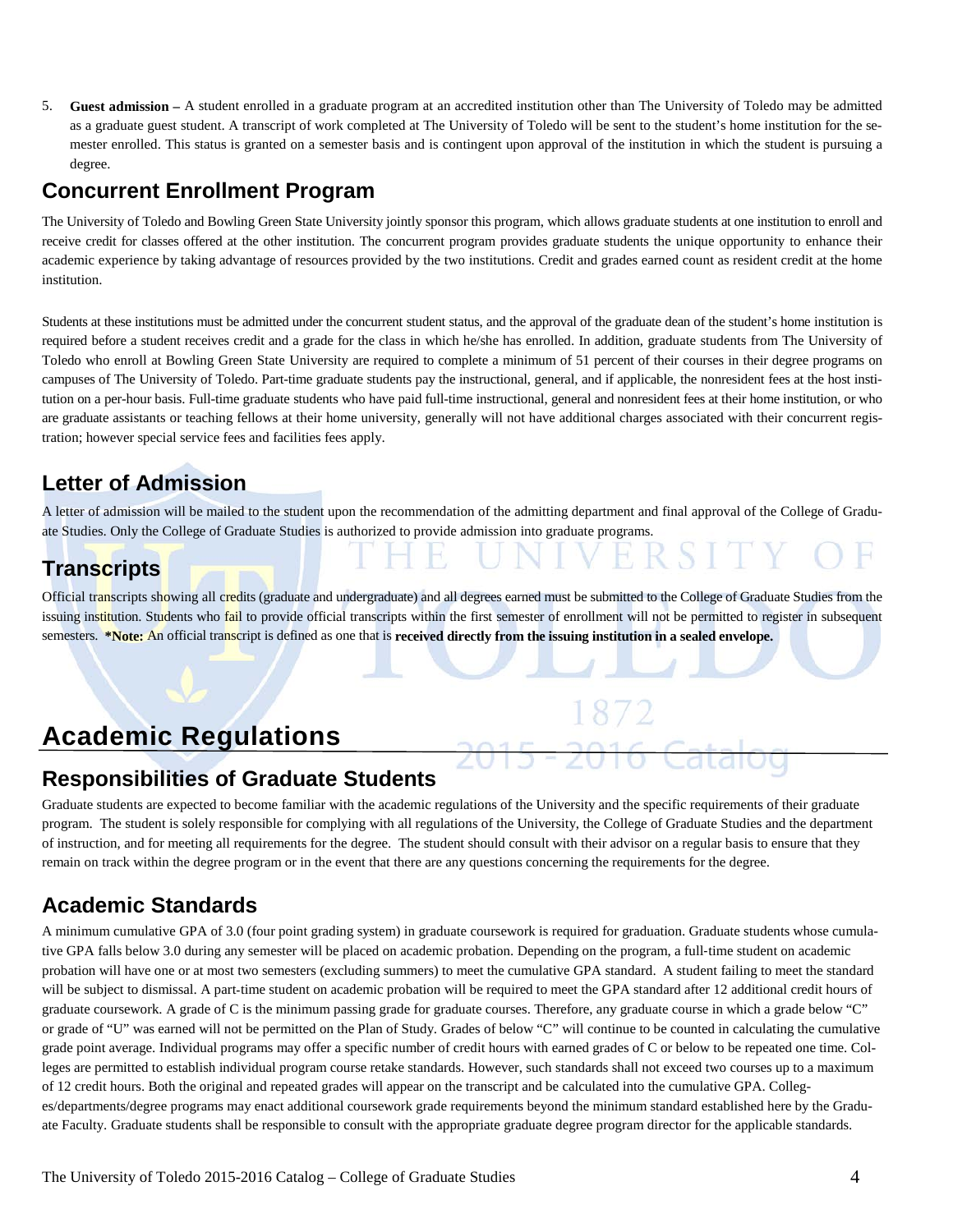Grades of A, A-, B+, B, B-, C+, C, C-, D+, D, D-, F, S, U, WP, or WF may be awarded depending on College/program/departmental policies. A limited number of graduate courses earn grades of S (Satisfactory) or U (Unsatisfactory) upon completion. A grade of S will be allowed for credit toward graduation but is not computed in the grade point average. A grade of U earns no credit and the course must be repeated to earn graduate credit but is not computed in the grade point average. The grade of PR may be awarded to indicate work in progress and courses with this grade will not be included in the GPA calculation. The grade of IN is assigned only under extraordinary circumstances when unexpected events prevent a student from completing the requirements of the course within the term of enrollment. The student must complete the required work before the end of the following semester (excluding summers) in which the IN grade was received; otherwise the grade will be converted to the grade of F by the Office of the Registrar. The student may initiate a request for an additional semester to complete the work for the grade (excluding summers). The extension is granted upon the approval of the faculty member and the associate dean of the college offering the course. Once the IN grade has been converted to F, the student must re-register and take the course again. The grade of IN will not be included in the GPA calculation. It is recommended that faculty set specific benchmarks for completion of the course or material each term, and regularly assign S, U or IN grades as appropriate instead of awarding a PR. Students may not graduate with a grade of U, IN, or PR on their Plan of Study. Students may not graduate with a grade of IN or PR on their transcript. A grade of WP (withdrawal passing) or WF (withdrawal failing), according to the status of the student at the time of withdrawal, will be assigned to students who withdraw after the university established withdrawal period at the discretion of the instructor. The grade of WP will not be included in the GPA calculation. A grade of WF indicates that a student's work is unsatisfactory (grade of less than C), and will be included in the GPA calculation as a grade of F. Students may repeat courses with grades WF or U subject to the maximum credit hour repeat limitation.

#### **Academic Fresh Start**

A student who meets all of the criteria described below may petition the Vice Provost for Graduate Affairs and Dean of the Graduate College to remove from his/her graduate cumulative grade point average all those grades earned under the student's prior enrollment at The University of Toledo. The petition must first be approved through the appropriate academic college channels prior to submission to the Graduate College.

- Degree seeking graduate student.
- Had previous enrollment at The University of Toledo.
- Not enrolled at The University of Toledo for at least two years prior to current enrollment. Under exceptional circumstances a student may apply to the College of Graduate Studies for a waiver of the two-year rule.
- Maintain a current graduate grade point average of 3.00 or better for the first semester of re-enrollment if full-time or the first 12 credits of re-enrollment if part-time (not to exceed three semesters) 1872

If the student's petition is granted, the following will apply:

- This policy only applies to the student's graduate grade point average. There is no impact on a student's earned hours.
- All University of Toledo grades will remain on the student's official, permanent academic record (transcript); this process will affect the cumulative graduate grade point average only. It will not remove evidence/documentation of the student's overall academic history at the university.
- No grades/credits from the student's prior graduate enrollment at the university may be counted toward the subsequent degree program requirements. Degree requirements may only be met by courses included in the calculation of the student's cumulative graduate grade point average at The University of Toledo. Thus, the student who successfully petitions for cumulative graduate grade point average recalculation under this policy automatically forfeits the right to use any of the excluded course work toward the current degree requirements.
- Credit earned from other institutions during the two‐year period will not be accepted for transfer credit.

A student may exercise this graduate academic fresh start option only once, regardless of the number of times the student enters/attends a graduate degree program at The University of Toledo.

*The Academic Fresh Start option applies only to students re-enrolled in the summer 2011 term or beyond. Students re-enrolled prior to summer 2011 are not eligible.*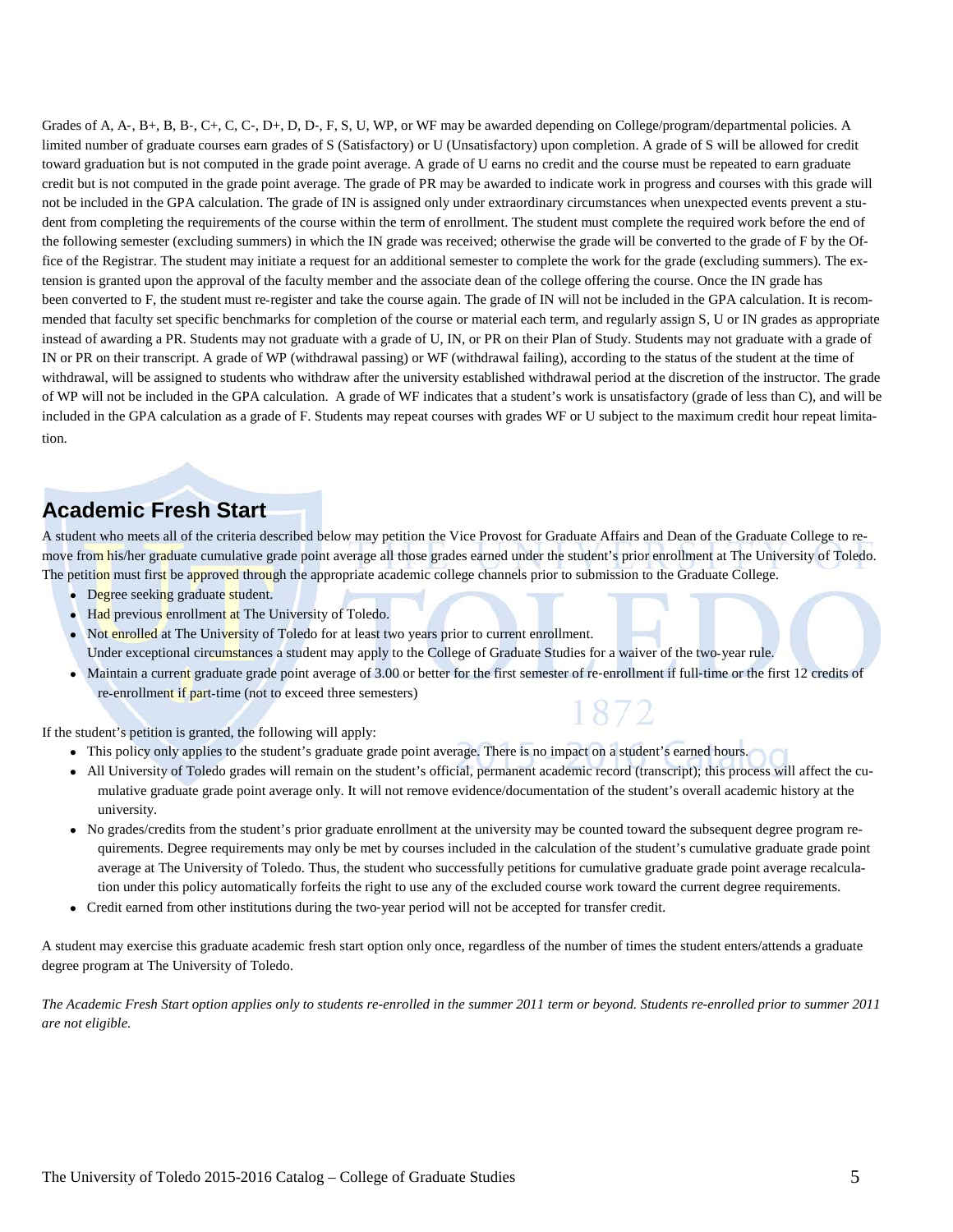### **Courses for Graduate Study**

Credit toward a graduate degree is given for completion of courses designed for graduate students (5000-8000 level). University course numbers follow this system at the graduate level:

5000-5990 Master's level 6000-6990 Advanced master's level 7000-7990 Doctoral level 8000-8990 Advanced doctoral level

### **Advising**

The College of Graduate Studies at The University of Toledo places a high priority on a program of faculty advising for students. After a student has been accepted for graduate study by the Graduate College, a program contact is appointed. The student should address questions concerning the program to the faculty member and seek advice prior to registration.

### **Plan of Study**

Early in the program (usually by the end of the first semester, but no later than the completion of 12 credit hours), graduate students must submit to the College of Graduate Studies a Plan of Study approved and signed by the student, graduate advisor, department chair or program director, and the associate dean of the college (or designee). The Plan of Study is a listing of courses and other requirements that a student must complete to fulfill the requirements of the graduate degree program. The College of Graduate Studies checks the student's record against the Plan of Study to verify eligibility for graduation.

### THE UNIVERSIT **Graduate Research ADvisory Committee Approval & Assurances (GRAD) Form**

Students must complete the GRAD form and receive the required approvals prior to beginning any research for a project, thesis, or dissertation involving humans, animals, radiation, or biohazardous substances. Federal regulations do not allow retroactive approval. Completion of the GRAD form indicates that a student's committee has approved both a topic and an approach for the research, and is aware of federal requirements for institutional review of research methods. Policy information and required applications referenced on the GRAD form are available on the Research & Sponsored Programs Website.

This form normally should be completed at the time the student determines the nature of the research project. However, in all cases the student must have submitted the form demonstrating compliance before engaging in related research. Failure to obtain the proper approvals could prevent or significantly delay the awarding of the degree. Compliance with federal and state regulations is essential to assure continued funding of the University research programs and, therefore, requires cooperation of all University researchers.

If a student works on a project that is supported by a research grant or contract between the University and an external entity or entities, the student must comply with all terms of the grant or contract. Contractual agreements in support of research or other sponsored activities are legally binding on the University, including the administration, faculty and students engaged in the sponsored projects.

### **Intellectual Protection and Patent Sign-off**

All graduate students engaged in thesis or dissertation research are required to submit a completed "Intellectual Property and Patent Sign-Off" form prior to graduation. This form is designed to protect both the student and the University's legal rights in any invention resulting from the student's research efforts. If potential intellectual property is identified, this form allows for the publication delay of the dissertation or thesis to provide time to file the necessary legal papers, but it will not interfere with the student's graduation schedule. This form should be submitted at the time the dissertation or thesis is uploaded to OhioLINK and the ProQuest Publishing Agreement is completed. All requests for a delay will be granted in increments of one year.

### **Minimum Enrollment**

Graduate students who have completed their course work and are working on their project, thesis or dissertation, and/or using University facilities and services (i.e., the library, health services, computer services, laboratories, consulting with faculty, apply for graduation, etc.) must register for a minimum of one graduate credit hour each semester, excluding summer terms. However, students who apply for graduation during the summer term also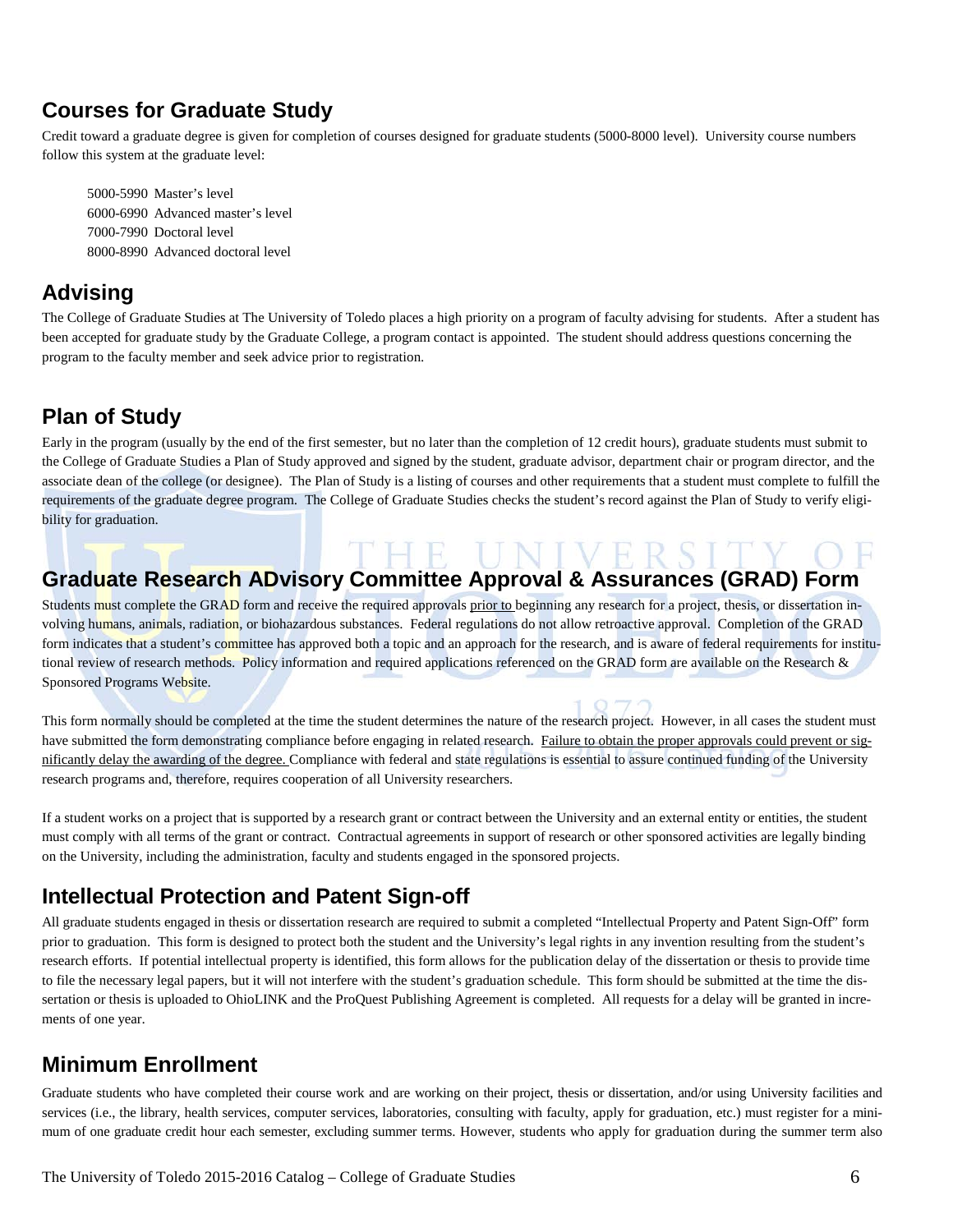must be registered for a minimum of one graduate credit hour. Access to certain other facilities and services, such as the Student Recreation Center and parking, will require additional user fees. Students who are not enrolled during any time over one calendar year (three consecutive semesters, including summer) will be considered to have stopped their graduate programs and will be required to apply for readmission in order to complete their programs.

### **Transfer of Credits**

Graduate courses completed at other appropriately accredited academic institutions or at an academic institution with high academic standards deemed appropriate and acceptable by the academic department, academic college, and the College of Graduate Studies may be offered in partial fulfillment of the requirements for graduate degrees at The University of Toledo subject to the limits and approvals described below.

#### **The following conditions must be met in order to transfer graduate credit:**

- 1. All graduate credits requested for transfer must carry a grade of A, A-, B+ or B. Credit for an S grade may be transferred only if the grading institution verifies that the S translates into a grade of B or higher. Research hours earned at another university are not transferable towards research hours for a project, thesis, or dissertation. Courses taken for professional development cannot be transferred for graduate credit.
- 2. The student must have been admitted and enrolled as a graduate student at the institution where the graduate credit was completed.
- 3. Courses requested for transfer from a non-United States institution will be evaluated on an individual basis. To be considered, the credits to be transferred must have been earned in a program judged by the University graduate program to be comparable to a graduate degree program of a regionally accredited institution in the U.S. and appropriate documentation must accompany the request.
- 4. The credit requested for transfer must not have been applied in whole or in part toward any other degree from another university. Requests for transfer of credit applied in whole or in part toward a graduate certificate from another university will be reviewed on a case-by-case basis.
- 5. The student is actively pursuing a graduate degree program at UT.
- 6. Provisionally admitted students must meet the terms of their admission to achieve regular admission status before requesting transfer of credit. By definition, transfer of credit is not appropriate for graduate, non-degree students as they have no graduate degree program toward which credit can be transferred. If a graduate non-degree student becomes regularly admitted to a graduate degree program, transfer of credit can then be requested.(Graduate courses completed at UT in non-degree status and later applied toward degree requirements are not considered as transfer credit from outside the University.)
- 7. The amount of credit transferred does not exceed one-third of the hours required for the graduate degree. Requests for exceptions to this requirement will only be considered with supporting documentation and would only be approved in unusual circumstances. Academic colleges and/or programs and departments may have more restrictive policies with regard to the number of transferable credits or eligibility of specific courses. Transfer credit will only be considered by the College of Graduate Studies if it has been reviewed and approved through the required channels of the student's academic department and college.
- 8. Credit applied towards the master's degree and education specialist degree must have been earned within the period of six years immediately preceding the time the degree is awarded. Credit applied for the doctoral degree must have been earned within seven years immediately preceding the time the degree is awarded (combined M.D./Ph.D. program limit is ten years). Credit applied towards a graduate certificate must have been completed within the four years immediately preceding the time the certificate is awarded. Transfer credit is reviewed again at the time of graduation to ensure the course work falls within the time to degree limits. If the previously approved transfer credit is beyond the time limitation for the degree, it can no longer be used to fulfill degree requirements. Transfer credits are not eligible for recertification.

#### **The following process must be followed to request transfer of graduate credit:**

- 1. Application for transfer of credit must be made to the student's advisor on [a Request for Transfer Credit](http://www.utoledo.edu/graduate/forms/TransferCred.pdf) form available on the College of Graduate Studies' website. If endorsed by the academic department and college, the form should be forward to the College of Graduate **Studies**
- 2. A Plan of Study must accompany any request for transfer credit. If an approved Plan of Study is already on file with the College of Graduate Studies, an amended Plan of Study or Plan of Study Course Substitution Form must accompany a request for transfer credit.
- 3. Students must attach a copy of the course description from the institution at which the course to be transferred was completed. Students may also be asked to provide a statement from the institution confirming that the course was not used toward a prior degree. Additional documentation may requested by the College of Graduate Studies if necessary to make a determination on the transfer request.
- 4. An official transcript reflecting the credit requested for transfer must be on file in the College of Graduate Studies or submitted with the Request form. Transcripts marked 'Issued to Student' will not be accepted.
- 5. Final approval for transferred credit is granted only by the graduate dean or designee. Any prior assurances for transfer of credit given by faculty or staff must be regarded as professional opinions and do not commit the University to final approval of the credits
- 6. Once final approval has been granted and official transcripts received, the credits hours (not grades) for the approved courses are transferred to the student's UT graduate degree program.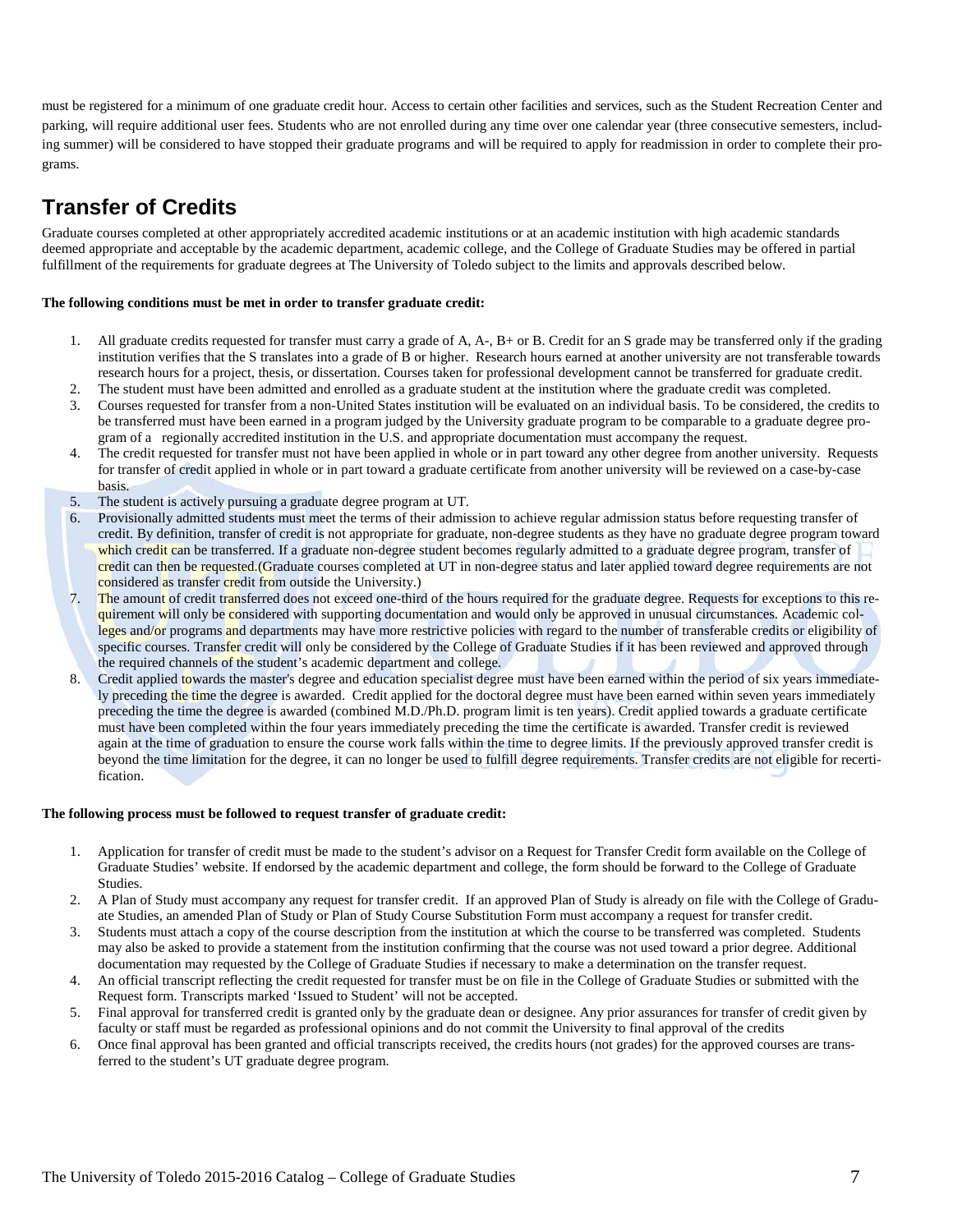#### **Additional Restrictions:**

- 1. The transfer of credit for purposes of consolidating transcripts is not permitted.
- 2. A student may substitute an acceptable alternative for a required course in the case where a substantially similar course was completed as part of a previous degree. Such a substitution requires the approval of the advisor, department chair or program director, college associate dean and College of Graduate Studies and must not decrease the number of course hours required by The University of Toledo. Substitutions may be requested on the Plan of Study form.
- 3. A maximum of nine semester hours of post-master's credit may be transferred to a doctoral program subject to all required approvals for the transfer of graduate credit. This is in addition to the 30 credits that can transfer from a master's program.
- 4. A maximum of twelve graduate course credits may be counted in common between two University of Toledo master's degrees if the course work is appropriate for the student's program and has received all required approvals.
- 5. Requests to apply up to twelve credits from an awarded University of Toledo graduate or advanced degree to another University of Toledo graduate degree will be evaluated on an individual basis subject to all required approvals.
- 6. In all cases, unless a specific exception has been approved, the total amount of credit transferred and/or applied in common between UT graduate degrees may not exceed one-third of the hours required for the graduate degree.

#### **Foreign Language Requirement**

The student is required to meet the foreign language requirement of the specific department or college. The "Instructions and Application for the Foreign Language Exam" are available on the College of Graduate Studies' website.

#### **Master's Thesis**

Certain departments specify the submission of a thesis as a requirement for the master's degree. If a thesis is required, the student must meet with the advisor to determine the appropriate paperwork and establish a timeline to meet all requirements of the academic department, academic college, and College of Graduate Studies. Students are required to submit their document electronically by uploading to OhioLINK and to publish their document with ProQuest. Procedures for proper submission of a thesis are available on the College of Graduate Studies' website. A handbook authorized by the Graduate Council is available on the site which details the requirements for preparing your document.

#### **Thesis Committee**

A master's thesis committee must consist of a minimum of three members, all of whom must be members of the graduate faculty. An expert from outside the University also may serve as one of the three thesis committee members upon recommendation of the committee chair and approval by the department chair and the graduate dean. Full membership on the graduate faculty is a prerequisite to chairing a master's thesis committee.

### **Application for Admission to Candidacy for the Doctoral Degree**

At the time a student applies for admission to candidacy, the following requirements must be fulfilled: a GPA of 3.0 on a 12-point system for all courses completed and satisfactory completion of the examination requirements of the specific college or department. The Admission to Candidacy form is available on the College of Graduate Studies' website. It is the student's responsibility to initiate the application. A student who fails to qualify for candidacy at the required time will not be permitted to continue.

### **Doctoral Dissertation**

All departments require a dissertation in partial fulfillment of the doctoral degree. The dissertation should constitute an original work of a scholarly nature. The student must meet with the advisor to determine the appropriate paperwork and establish a timeline to meet all requirements of the academic department, academic college, and College of Graduate Studies. Students are required to submit their dissertation electronically by uploading to OhioLINK and to publish their document with ProQuest. Procedures for proper submission of a dissertation are available on the College of Graduate Studies' website. A handbook authorized by the Graduate Council is available on the site which details the requirements for preparing your document.

#### **Dissertation Committee**

Full membership on the graduate faculty is a prerequisite to chairing a doctoral dissertation committee. A doctoral dissertation committee must consist of a minimum of four members. One of the four members must be an external committee member whose primary appointment is outside the candidate's program or department, or may be outside the University. The external member must be familiar with the standards of doctoral research in the field of the dissertation and should be in a field related to the student's dissertation topic. Those committee members who are tenured or tenure-track UT faculty must be members of UT's graduate faculty. An expert from outside the University may serve on the doctoral dissertation com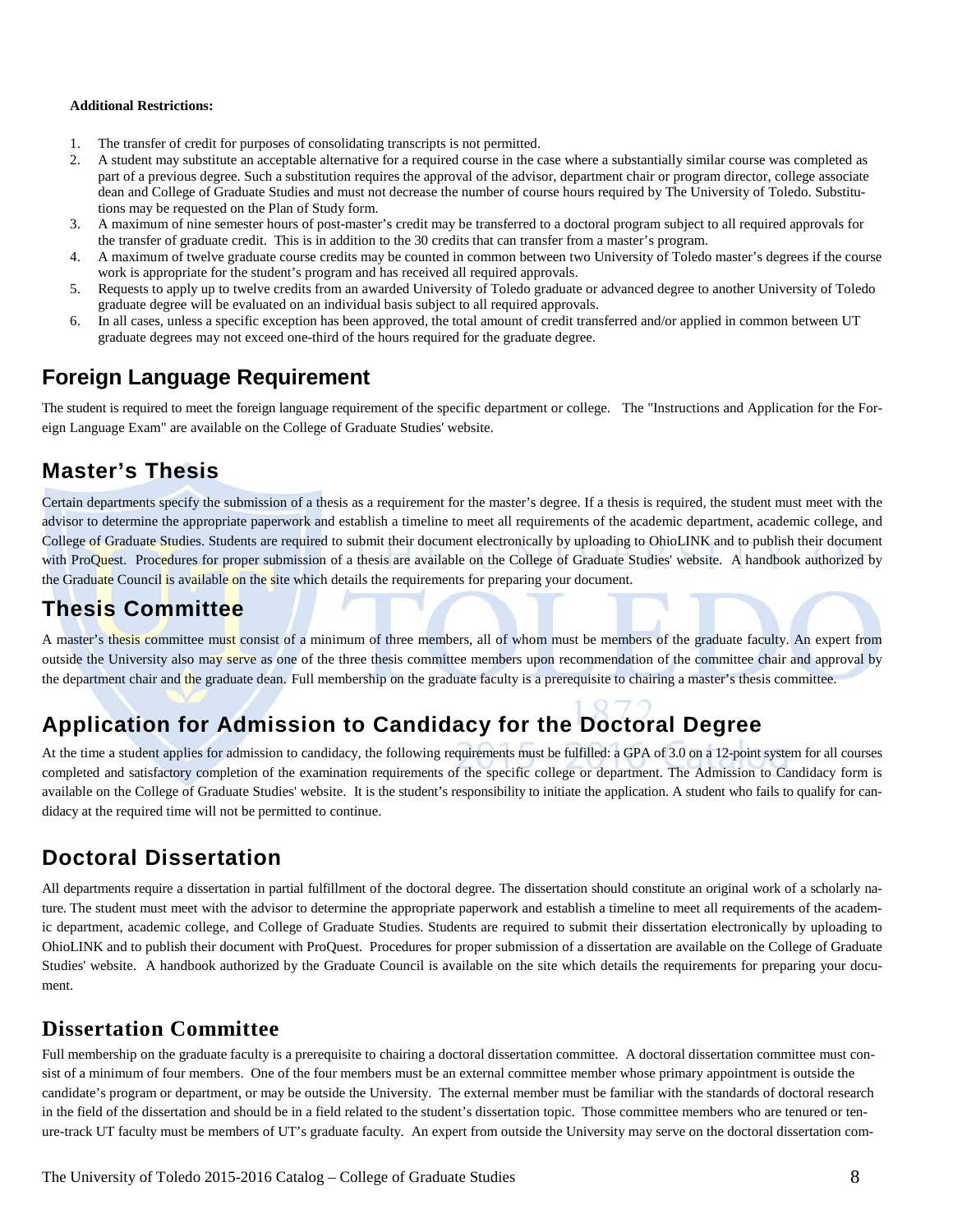mittee upon the recommendation of the committee chair, and approval by the department chair and the graduate dean. The request, along with the Graduate Faculty Membership Application and reader's curriculum vita, must be submitted to the College of Graduate Studies for approval prior to committee appointment.

The composition of the doctoral dissertation committee is recommended by the chair of the committee in consultation with the student; it requires concurrence by the relevant department/program director, the dean (or designate) of the academic division, and approval by the dean of the College of Graduate Studies.

#### **Graduation Procedures**

Students must apply for graduation by the posted deadline for the term. Graduation information is available on the College of Graduate Studies' website. The University graduation exercises are conducted to honor those who have earned their degrees. The graduate is encouraged to attend the commencement exercises. Candidates shall wear academic dress with appropriate hoods. Arrangements for academic dress must be made through the University Bookstore well in advance of commencement. The student should contact the University Bookstore early in the semester of graduation. Graduate students completing all degree requirements will receive the official diploma approximately six to eight weeks after the commencement ceremony. Students who fail to graduate in the semester for which they have applied must submit a new application for a future term. It is the responsibility of the student to meet all requirements for graduation. To ensure graduation proceeds as planned, it is important for students to meet with the advisor early in the semester of intended graduation.

### **Courses Reserved for Graduate Credit**

A senior who does not require a full schedule for the completion of bachelor's degree requirements at The University of Toledo may enroll in courses for graduate credit. In such cases the total schedule is not to exceed 12 semester hours of work. The appropriate application must be filed with the College of Graduate Studies before the beginning of the semester. Please contact the College of Graduate Studies for details regarding this process. This procedure is possible only where the academic record reveals unusual scholastic ability. This option may not be available in all programs of study.

### **Residence Requirements for the Ph.D. and Ed.D. Degrees**

The College of Graduate Studies has established an academic residency requirement in order to provide doctoral students with the opportunity to engage in intensive, concentrated study over an extended period of time in association with faculty members and other students in an atmosphere conducive to a high level of intellectual and scholarly activity.

The purpose of a residency requirement is to encourage doctoral students to experience contact with the academic community: colleagues, libraries, laboratories, ongoing programs of research and inquiry, and the intellectual environment that characterizes a university. Such experience is generally as important as formal classwork in the process of intellectual development. Although the residency requirement is, by necessity, given in terms of full or part-time enrollment, the intent of the requirement is to ensure that the student becomes fully engaged in an essential part of scholarly life.

Doctoral students satisfy the doctoral residency requirement by completing a total of 18 hours of coursework taken over 3 consecutive semesters. Enrollment in a summer term is not required to maintain continuity, but credits earned during summer terms could count toward the 18 hours required for residency. Each graduate program may exclude certain courses and credit hours from meeting the residency requirement.

Any exceptions to the residency requirement must be requested in writing. For students who have been determined by their academic college to need an exception to this requirement, the request must be attached to a Plan of Study and include information detailing how a student will interact with faculty and other students, read widely within and beyond the major field, and contemplate scholarly issues as they relate to professional practice.

### **Time Limitations for Degrees**

Credit applied toward the master's and education specialist degree must have been earned within the period of six years immediately preceding the time the degree is awarded. Credit applied for the doctoral degree must have been earned within seven years immediately preceding the time the degree is awarded (combined M.D./Ph.D. program limit is ten years). Certificate programs must be completed within four years.

An extension of the time limit for the degree may be requested by a student by written petition to the College of Graduate Studies. Although exceptions may be warranted, students who exceed the norm shall be required to justify in writing their request for an extension. Forms are available on the College of Graduate Studies' website.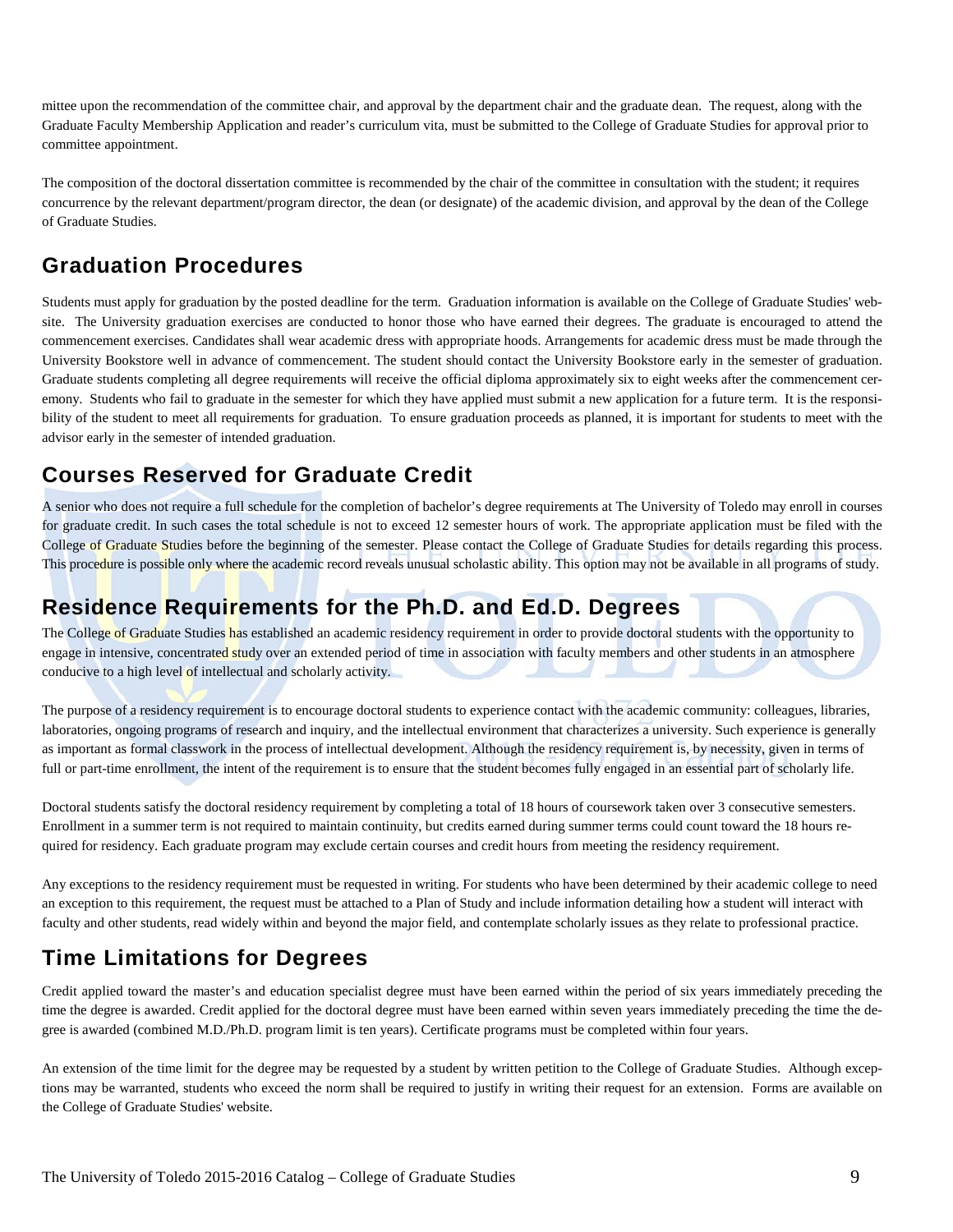### **Graduate Student Enrollment Status Policy Statement**

#### **Policy Number: 3364-77-05 [http://www.utoledo.edu/policies/](http://www.utoledo.edu/policies/index.html)**

The university recognizes the role of enrollment status in support of satisfactory academic progress towards degree completion. A student's enrollment status is determined by the number of class hours the student is enrolled in credit bearing courses during a semester or during an entire summer term. The definitions are as follows: A full-time graduate student is enrolled for a minimum of 9 or more semester hours in credit bearing courses. A full-time student who elects to enroll in more than 18 credit hours in fall or spring (combined total of more than 15 semester credit hours in summer) is considered to be on academic overload. A part-time graduate student is enrolled for fewer than 9 semester hours in credit bearing courses. Audit means a student is enrolled in credit bearing courses but elects not to receive credit. A student enrolled in a full-time and transcripted internship placement will be considered a full-time student for purposes of reporting to the National Clearinghouse if the time commitment required for the internship equates to the time commitment of a graduate student enrolled in 9 semester hours. This policy applies to all graduate students. Each college may establish additional credit hour requirements based upon degree program requirements, graduate assistantship appointments, or other considerations deemed necessary to the program or college. *Please visit the University Policy Website to view the complete policy.* 

*For additional details regarding enrollment status, please visit the Registrar's Office Website: https://www.utoledo.edu/offices/registrar/student\_records/enrollment\_status.html*

#### **Graduate Student Academic Dishonesty Policy Statement**

#### **Policy Number: 3364-77-01 [http://www.utoledo.edu/policies/](http://www.utoledo.edu/policies/index.html)**

Academic dishonesty will not be tolerated. Among the aims of education are the acquisition of knowledge and development of the skills necessary for success as an educator or in another profession. Activities inconsistent with these aims will not be permitted. Graduate students are responsible for knowing what constitutes academic dishonesty; if students are uncertain, for example about what constitutes plagiarism or cheating, they should seek the instructor's advice. The purpose of the policy is to outline the procedures that allow graduate students to appeal an adverse decision by their college in an instance of academic dishonesty. *Please visit the University Policy Website to view the complete policy.*

### **Graduate Student Academic Grievance Policy Statement**

#### **Policy Number: 3364-77-02 [http://www.utoledo.edu/policies/](http://www.utoledo.edu/policies/index.html)**

The graduate student grievance policy covers appeals in which a graduate student disputes (grieves) a particular grade. Appeals dealing with academic dishonesty, including, but not limited to, cheating and plagiarism, are explicitly exempt from this process and shall be dealt with under the procedures outlined in the Graduate Academic Dishonesty Appeal Policy (3364-77-01). The purpose of the policy is to provide graduate students and their colleges with the procedures to follow to grieve a particular grade after appeals within their respective college are exhausted. This policy grants the graduate student the right to appeal in writing to the Dean of the College of Graduate Studies for further and final consideration of the student's appeal. *Please visit the University Policy Website to view the complete policy.*

#### Catalog **Graduate Student Leave of Absence Policy Statement**

#### **Policy Number: 3364-77-04 [http://www.utoledo.edu/policies/](http://www.utoledo.edu/policies/index.html)**

Students enrolled in a graduate degree program (or graduate certificate program), who do not expect to make progress towards degree requirements for a period of time due to personal, medical, call to active military duty, or other compelling reasons may request a leave of absence from a degree program. Students on an approved leave may not make significant use of university resources and services and do not have the rights and privileges of registered students. Students cannot fulfill any official department or university requirements during the leave period. Students on an approved leave must complete the Application for Graduate Readmission at the end of the leave In order to register and to have the rights and privileges of registered students. If a student does not return to the graduate degree program within the approved period for which the leave was granted, the student will be considered as having withdrawn from the university. To be reconsidered for graduate study, students who have withdrawn must complete the necessary application materials and pay all associated fees. Students called to active duty while enrolled in graduate school will follow regulations for military leave of absence per section 3345.53 of the Ohio Revised Code. It is the responsibility of the student to resolve all issue pertaining to registration, financial support, federal financial aid, and outstanding balances owed to the university. Students should also consider the potential implications of a leave on such matters as immigration status, health insurance, and loan repayment. Leaves approved in accordance with this policy, do not constitute a leave of absence for federal financial aid purposes. *Please visit the University Policy Website to view the complete policy.*

*For additional details regarding the graduate student leave of absence process, please visit the College of Graduate Studies Website: http://www.utoledo.edu/graduate/currentstudents/references/GradLOA.html*